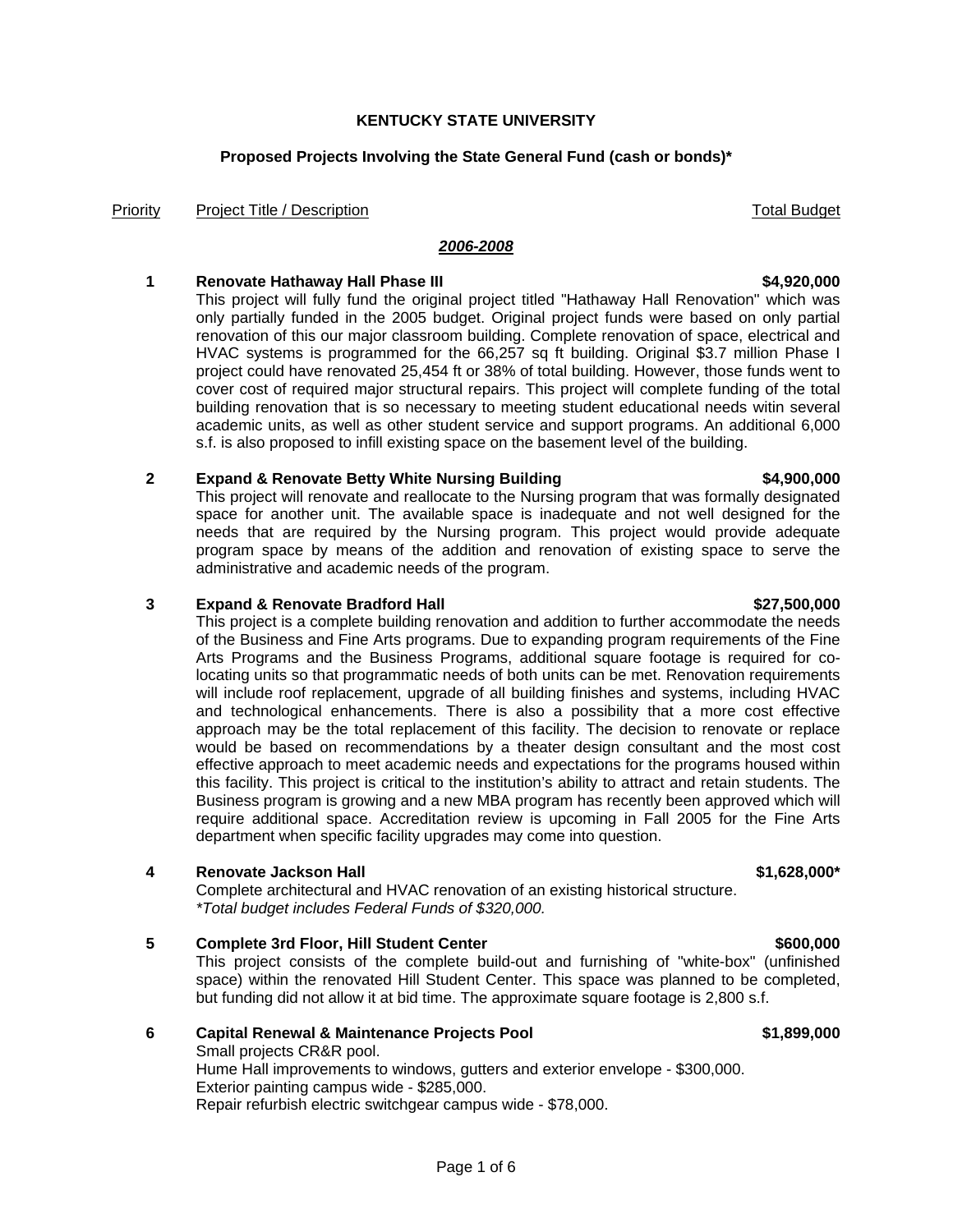# Priority Project Title / Description **Project Title / Description** Total Budget

Repairs of utility tunnel structure and piping - \$50,000. Masonry repairs & tuck pointing campus wide - \$576,000. Paint interior of 20% of campus buildings - \$300,000 Replace HVAC equipment (pumps, valves, compressors, fans) - \$60,000 Reseal asphalt roads and parking lots - \$50,000 Replace locks and doors in campus buildings - \$100,000 Replace 10 year old carpet in campus buildings - \$100,000

# **7 Upgrade KSU Online Infrastructure \$2,190,000**

This project entails replacing all network hubs, switches and network servers throughout campus and installing upgraded network switches with multiple capability of transmitting data, voice and video.

# **8 Upgrade KSU Online Security <b>1.500,000** S1,500,000

This project will implement smart card technology for student services and educational delivery (e.g., debit and smart card system, registration, grades and transcripts, account balances, etc. It will incorporate and use smart card or one card technology in the delivery of services to enrolled students. The card will be used for building access, food service, photocopy duplication, lab use and a host of other services that are available today using a smart card system. Access, physical security, as well as financial security measures will be a priority in the delivery of this service.

# **9 Replace KSU Online Voice - Centrex 4.587,000 CENTER 1998 12:000 CENTER 1999 12:000 CENTER 1999 12:000**

This project will replace the current telephone system with state-of-the-art voice over IP technology. This system will operate on our current KSU network infrastructure. This new system will net savings over the current system in the long run.

# **10 Roof Repair & Replacement Pool \$1,920,000\***

Roof repair and replacement of older and deteriorating roofs. Repair of roofs on Exum, Shauntee and Bell. Replacement of roofs on Alumni Dressing Room, Alumni House, Combs, Chandler, Kentucky, Co-Operative Extension, Atwood, Student Center and Blazer Library. *\*Total budget includes Restricted Funds of \$530,000 and Federal Funds of \$400,000.*

# **11 Life Safety Upgrade Pool \$1,040,000**

Upgrade and replacement of fire alarm, sprinkler systems and signage campus wide.

# **12 Acquire Property Related to Master Plan \$2,000,000\***

This project includes purchasing properties adjacent to the main campus pursuant to the University's Campus Master Plan. Acquisitions will provide additional land for campus development and expansion to include parking, recreational areas, potential classroom sites and Land Grant Research facilities.

*\*Total budget includes Federal Funds of \$1,000,000.*

# *2008-2010*

# **Acquire Property Related to Master Plan \$2,000,000\***

This project includes purchasing properties adjacent to the main campus pursuant to the University's Campus Master Plan. Acquisitions will provide additional land for campus development and expansion to include parking, recreational areas, potential classroom sites and Land Grant Research facilities.

*\*Total budget includes Federal Funds of \$1,000,000.*

### Page 2 of 6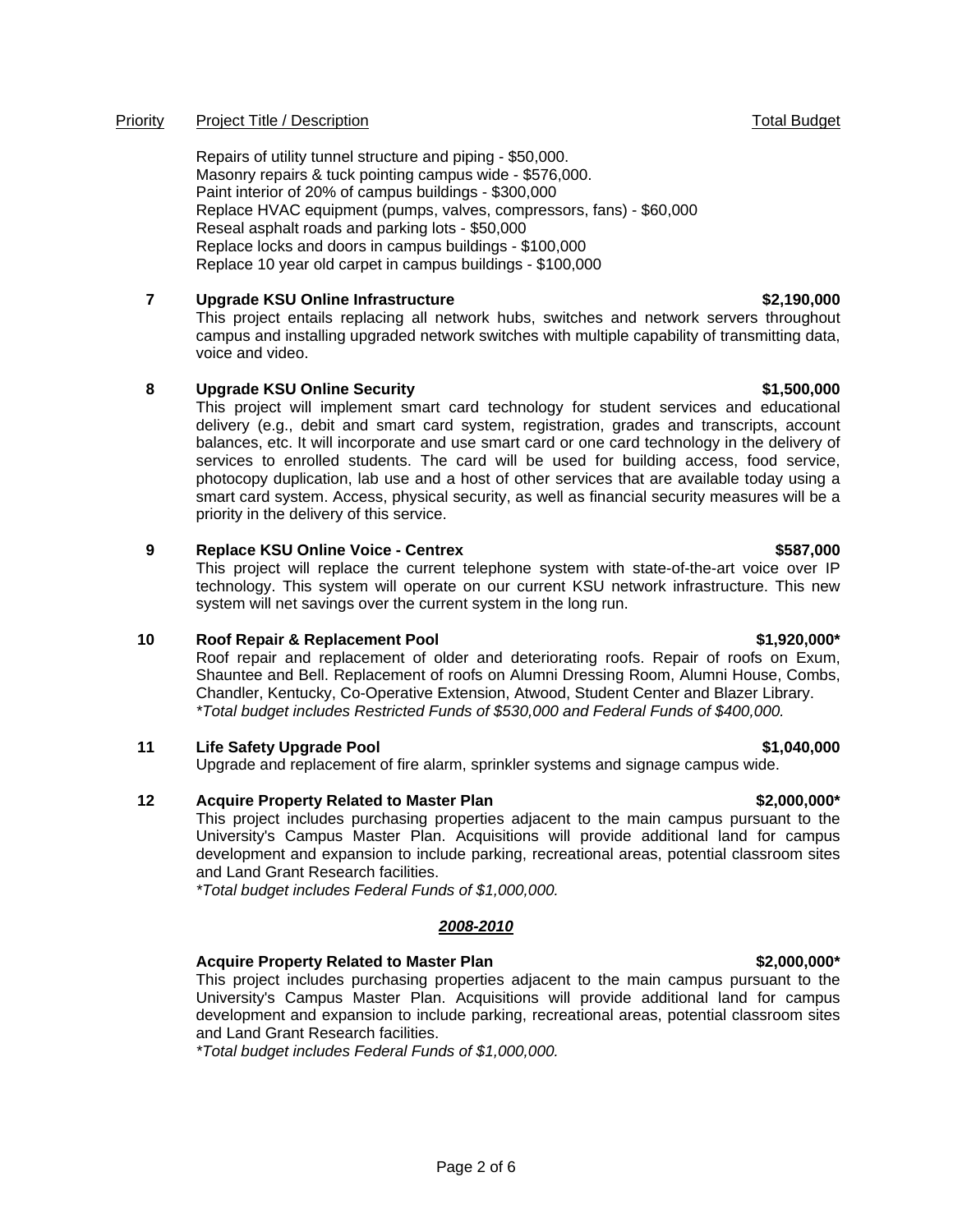### Priority Project Title / Description **Project Title / Description** Total Budget

### **Add New Chiller \$1,260,000**

Add an additional chiller and cooling tower in the central plant. Another chiller will increase the plant's capacity to that recommended in a 1994 study of the central plant.

### **Capital Renewal & Maintenance Projects Pool \$1,577,000**

Small Projects CR&R pool. Upgrade electrical system in Academic Services Building - \$80,000 Replace Board Room Technology System in Academic Services Building - \$65,000 Upgrade technology conference center in Alumni House -\$250,000 Reseal asphalt roads (Athletic Drive, Cross Campus Walk) - \$282,000 Replace security system in Blazer Library - \$50,000 Upgrade electrical system in Blazer Library - \$80,000 Replace concrete steps at main entrance to Blazer Library - \$80,000 Repairs and upgrade to coal conveyor system at Boiler Plant - \$130,000 Paint interior of 20% of campus buildings - \$300,000 Replace 10 year old carpet in campus buildings - \$100,000 Replace HVAC equipment (pumps, valves, compressors, fans) - \$60,000 Replace locks and doors in campus buildings - \$100,000

### **Construct Whitney Young Leadership & CESKAA Bldg \$10,400,000**

Additional space (60,000 s.f.)is required for Leadership Studies College, which includes the Honors program, Liberal Studies, Integrative Studies and the Endowed Chair in the Humanities. Decentralized functions will be combined into a single facility.

### **Renovate Bell Gym \$4,350,000**

Complete renovation of existing building to accommodate student needs.

### **Renovate Shauntee Hall \$3,645,000**

Complete architectural, mechanical and electrical renovation of the existing 19,710 gsf building.

### **Roof Repair & Replacement Pool \$444,000 \$444,000 \$444,000 \$444,000 \$444,000 \$444,000 \$**

Roof repair and replacement of older and deteriorating roofs. Replacement of roofs on Jackson Hall, Motorpool, Russell Court, Jordan Maintenance, Jordan Shop/Warehouse, Chiller Plant and Boiler Plant

### *2010-2012*

### **Acquire Property Related to Master Plan \$2,000,000\***

This project includes purchasing properties adjacent to the main campus pursuant to the University's Campus Master Plan. Acquisitions will provide additional land for campus development and expansion to include parking, recreational areas, potential classroom sites and Land Grant Research facilities.

*\*Total budget includes Federal Funds of \$1,000,000.*

### **Capital Renewal & Maintenance Projects Pool \$1,460,000**

Small projects CR&R pool. Paint interior of 20% of campus buildings - \$300,000 Campus wide sprinkler system improvements - \$500,000 Campus landscaping improvements - \$350,000 Replace 10 year old carpet in campus buildings - \$100,000 Replace HVAC equipment (pumps, valves, compressors, fans) - \$60,000 Replace locks and doors in campus buildings - \$100,000 Reseal asphalt roads and parking lots - \$50,000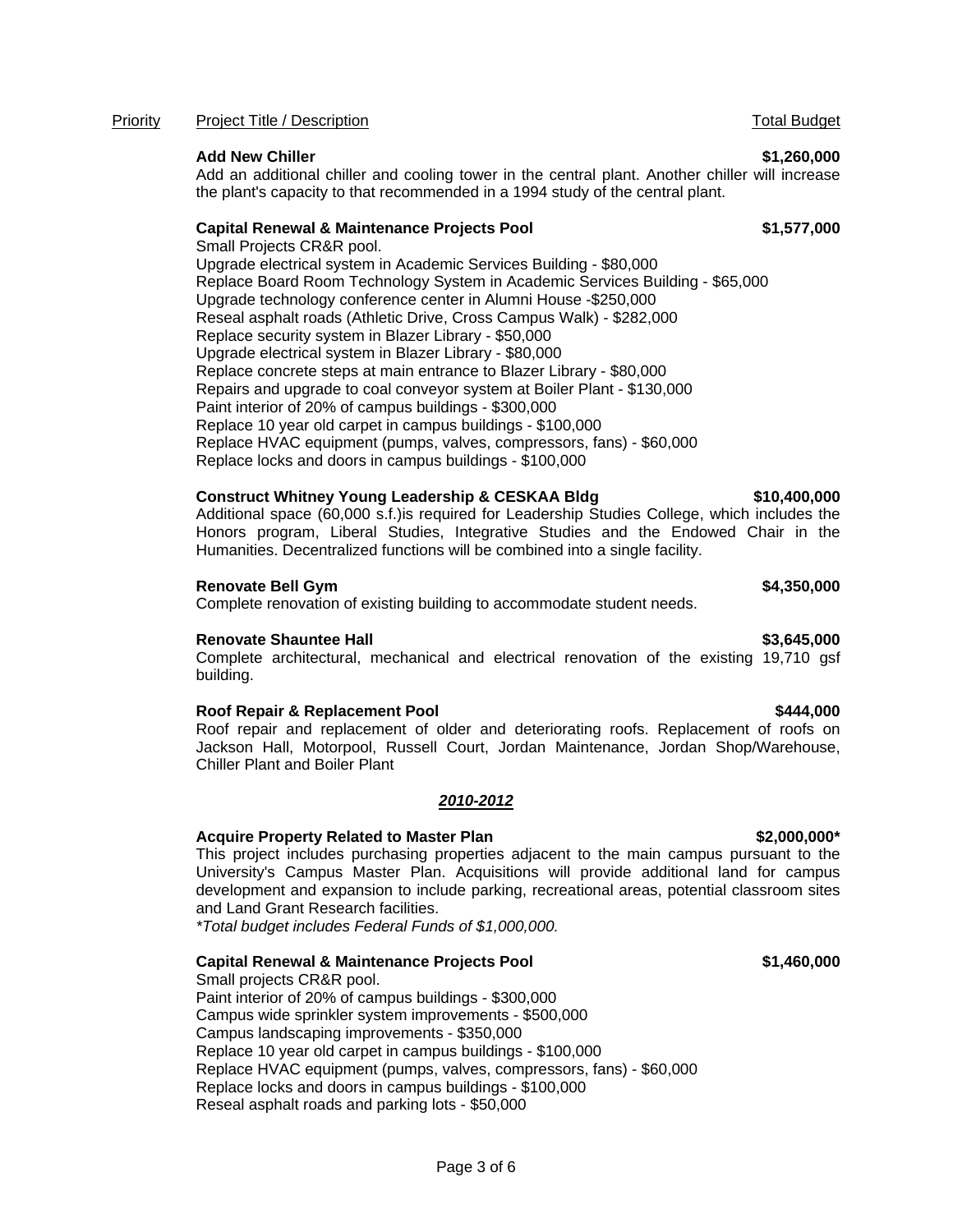# **Improve Campus Landscape**  $\sim$  **8550.000**

Landscape improvements at entrances to university and for campus beautification.

\*Notes

Page 4 of 6

### Priority Project Title / Description **Project Title / Description** Total Budget

### **Construct Hill Student Center Addition Phase II \$5,450,000**

This project will include completion of the Phase I Renovation Addition, now being referred to as Phase II. Architectural Consultants estimate of cost associated with original program requirements exceeded the approved funds. This project will allow completion of original program. Addition will include an enlarged Ballroom and Theatre with additional dining/meeting rooms.

### **Create Pedestrian Mall w/ Visitor Kiosk \$1,100,000**

This project includes construction of a major plaza in the area between Bell Health Building and Hathaway Hall on the North Campus.

### **Enhance Distance Education <b>\$583,000 \$583,000**

Enhance Distance Education through acquisition of enhanced servers and software which will generate more distance courses. Establish continuous training opportunities for faculty to make use of distance learning software tools.

### **Expand & Renovate Jordan Maintenance \$2,500,000**

This project will renovate the original buildings and construct an addition to keep pace with the revitalized campus. New trade shops will be developed for welding, plumbing and carpentry. Those new features will allow the University to provide a complete service for campus buildings and other related equipment.

Unless otherwise indicated, the total budget would be financed from the state General Fund (cash or bonds).

Priority rankings were required to be assigned only to those projects proposed for 2006-08; projects for 2008-10 and 2010-12 are listed in alphabetical order.

Descriptions are as provided in the "Brief Description and Justification" field of the agency's capital plan submission.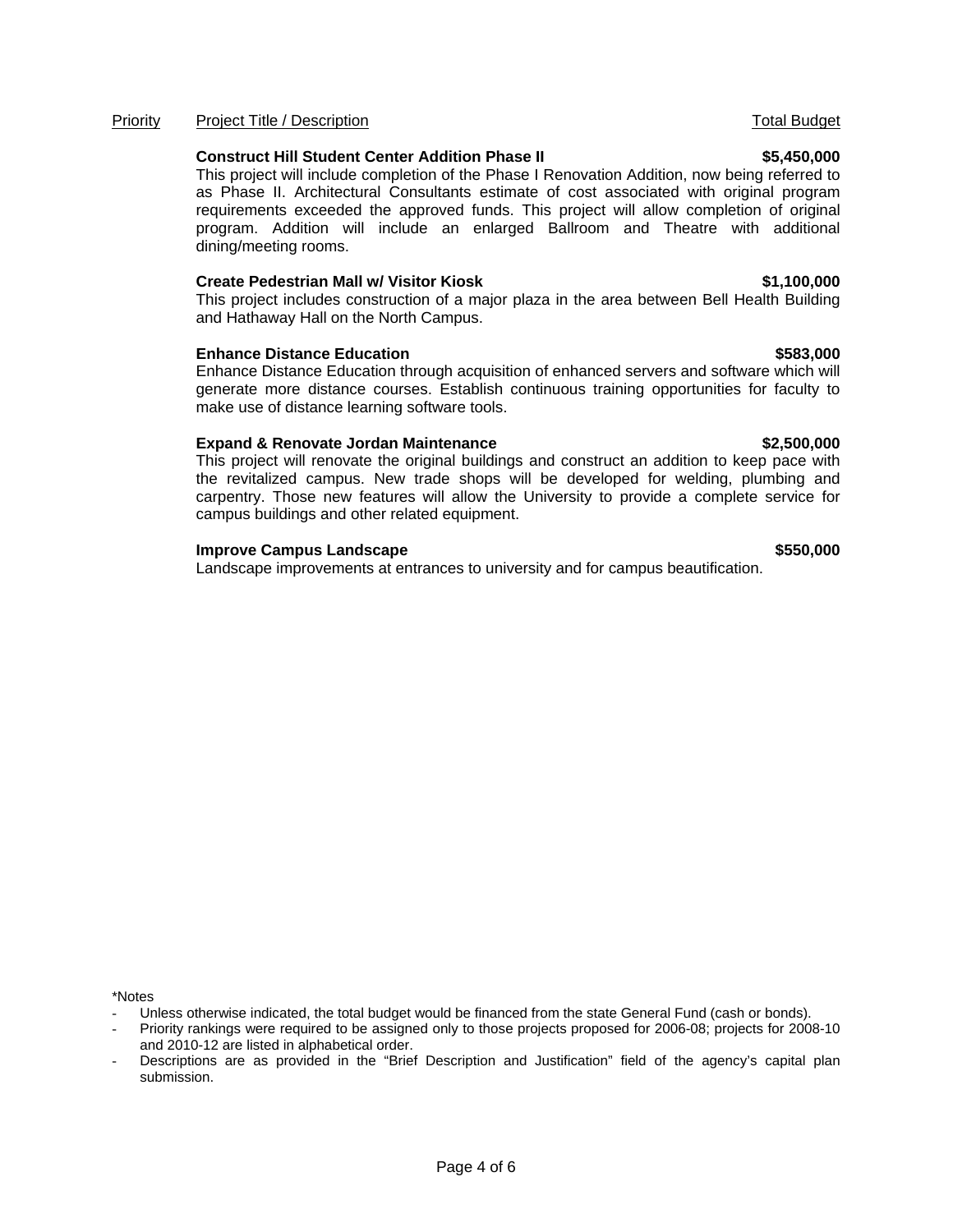### **KENTUCKY STATE UNIVERSITY**

### **Proposed Projects NOT Involving the State General Fund**

Project Title / Description Total Budget Source(s)

### *2006-2008*

## **Construct Aquaculture Production Tech Lab \$1,200,000 RF/FF**

The project proposed here will construct a building to house R&D efforts for development and evaluation of recirculating aquaculture production, technologies.

### **Construct Center for Training & Learning \$2,755,000 FF**

Construct Center for Training and Experiential Learning in the Food and Agricultural Sciences

The objective of this proposal is to specifically design and build a Center for Training and Experiential Learning in the Food and Agricultural Sciences on the KSU campus mall in conjunction with the Atwood Research Facility. The Center will be constructed as an addition or connected annex to Atwood to enhance the existing facilities and facilitate program growth and student access.

### **Construct Land Grant Farm Projects \$1,400,000 FF**

The research farm projects consist of a welcome center and meeting facility, as well as an apiculture laboratory facility to be constructed on vacant land at the KSU Research Farm on Mills Lane. The facilities may have some interconnectivity once designed. The focus is on developing a lab for the study of bees that can be viewed by the public for extension and outreach.

### **Construct New Residence Hall \$20,000,000 OT-LTF**

A new residence hall is needed for two reasons; 1) to house displaced students as a result of the Young Hall renovation, and 2)to house additional students as enrollment projections increase and the resident student population increases. An independent market analysis is being pursued to provide detailed parameters for the new facility. The new facility is anticipated to contain approximately 650 beds set up in a combination of suites and apartment layouts. The proposed site will be on the south campus near Young Hall.

### **Construct Parking Structure \$7,000,000 AB**

Construct new four story parking structure on North Campus with elevator and security office. This structure will serve several purposes, accommodating faculty/staff/student parking needs, including community event parking.

### **Create Center for Families and Children \$2,022,000 FF**

The objective of this proposal is to design and build a Center for Families and Children on the KSU campus in conjunction with the Rosenwald Child Development Laboratory School. The Center will be constructed as an addition or annex to Rosenwald to enhance the Family and Consumer Sciences Program.

### **Expand Aquaculture Pond Facilities \$1,430,000 FF**

Expansion of the aquaculture pond facility for additional pond research. Expansion includes 24 new ponds on approximately 2 acres of land owned by the University. The project will be funded with USDA Facility Funds.

### *2008-2010*

### **Athletics Project Pool \$675,000 RF**

Expand Alumni Stadium office wing - \$375,000. Resurface athletic track - \$200,000. Irrigate two practice football fields - \$100,000.